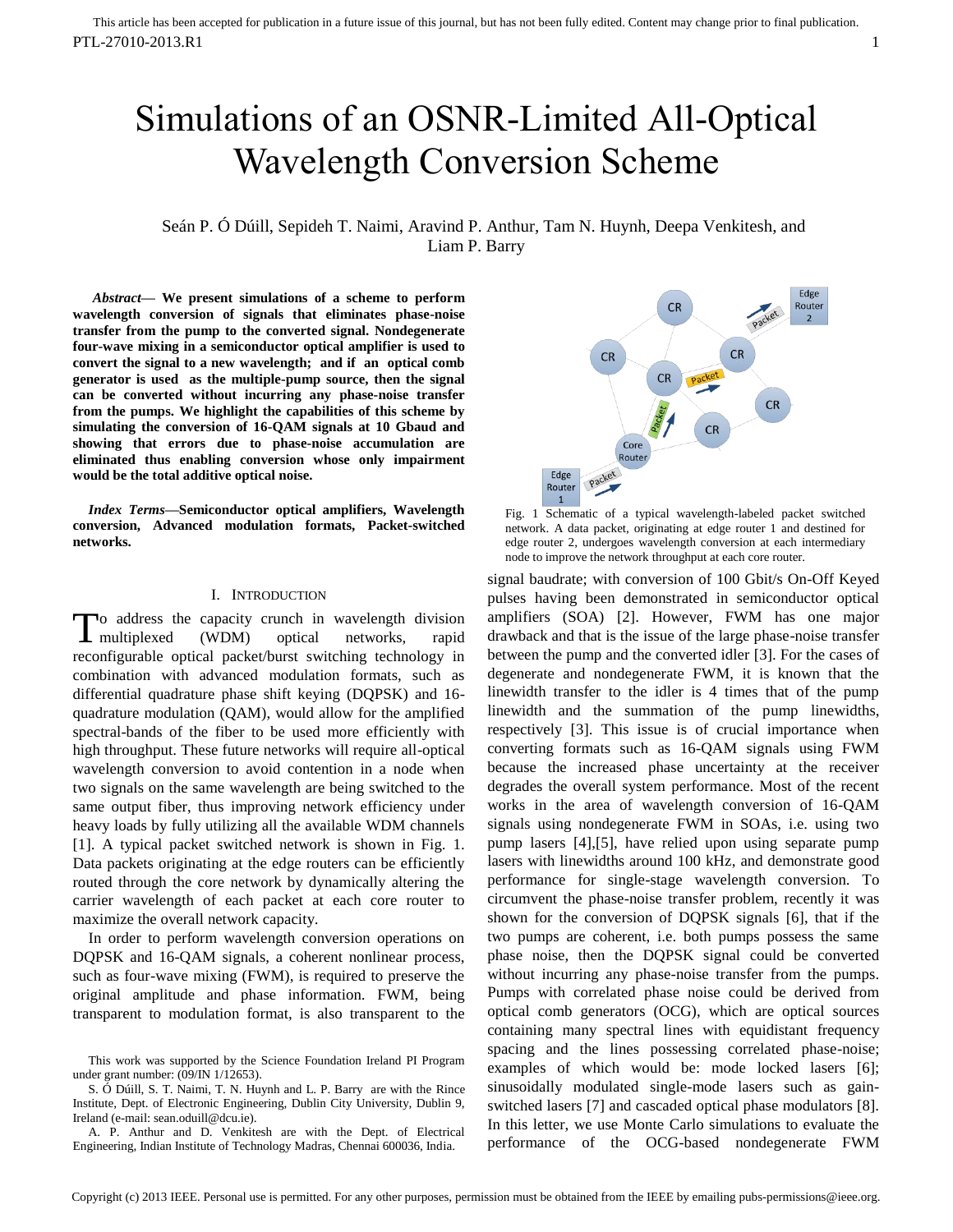

Fig. 2 System schematic of the FWM conversion scheme. Conversion of 16-QAM signals are depicted using detected constellations from the simulations. The constellations of the idlers with and without phase noise cancellation are shown to highlight the phase noise transfer (or lack thereof). The phase noise transfer from pump to idler wave results in a rotation of the constellations. The OBPF bandwidth is 10 GHz.

wavelength conversion technique for the conversion of 16- QAM signals. We implement a time domain SOA model and filter out the converted idler waves. The performance of the scheme is measured by employing actual error counting statistics. The wavelength conversion approach is different than that in [\[6\],](#page-3-5) we are simulating a variation of the nondegenerate FWM scheme that allows for the conversion of the input signal to any wavelength within the SOA gain bandwidth; whereas in [\[6\]](#page-3-5) the signal was up and down converted by the frequency difference between two pumps created by carrier-suppressed amplitude modulation in a Mach-Zehnder modulator.

The calculated bit error rate (BER) results show that the converted signal shows almost identical performance to the back-to-back performance of the original signal even when the linewidth of a single comb line is 10 MHz; thus proving that the scheme works regardless of the level of phase noise on the pumps, provided both pump lines have correlated phasenoise. In addition, evaluating the performance of the idler waves that experience phase noise transfer from the pumps allows us to infer the maximum tolerable pump linewidth for the conversion of 16-QAM signals using independent pump sources, i.e. two separate laser sources. Taking consideration that the signal may require multiple wavelength conversions to traverse the network, we estimate that a necessary condition for three consecutive wavelength conversion cascades (using independent pumps) for 16-QAM at 10 Gbaud could require pumps with linewidths <330 kHz. Therefore for practical purposes in constructing reconfigurable wavelength converters, only an OCG pump source could deliver reliable conversion of advanced modulation format signals with relaxed linewidth requirements due to correlated phase noise. It should also be noted that although the work undertaken in this letter employs an SOA, the benefits of employing dual correlated pumps to avoid phase noise transfer from the pumps to the converted signal is equally applicable to all third order nonlinear media such as highly nonlinear fiber and nonlinear waveguides.

# II. PHASE NOISE REDUCTION SCHEME

An outline of the scheme is shown in Fig. 2. Dual pumps with correlated phase-noise can be created by filtering out appropriate spectral lines from an OCG [6] with the assistance of a wavelength selective switch (WSS). Based on the wavelength of the incoming packet and the wavelength to which the packet is being converted to, the network management controls the WSS to filter the two specific pump lines from the OCG. The two pumps (P1 and P2) are then coupled with the incoming packet (denoted S for signal). The packet and pumps pass through the SOA and the signal is converted through FWM; the idler adapts to the same information encoded in the original packet and is then filtered out using an optical bandpass filter (OBPF) that is also under the tutelage of the network management. The converted packet is then transmitted to the next node. In order to evaluate the performance of the conversion scheme we detect the idler and



Fig. 3 Calculated: (a) Input spectrum showing signals and the two pumps. (b) Output spectrum indicating the idlers. Pump linewidth  $= 10$  MHz. The spectral resolution is of the order of 100 kHz giving the illusion of weak pumps.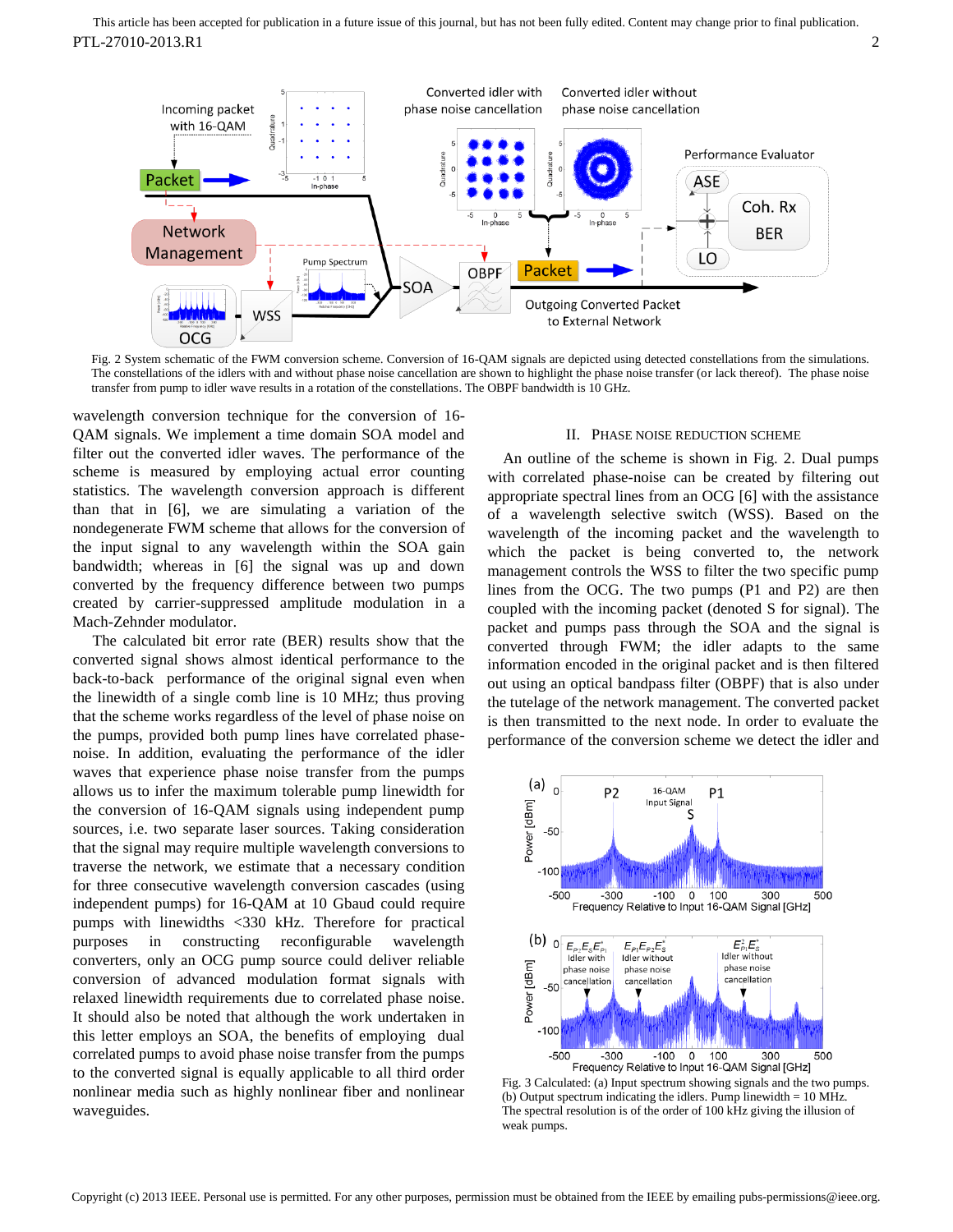

Fig. 4 Schematic of the phase noise transfer using vectors of the slowly-varying amplitudes of the pumps, signal and idler waves. The idler that does not experience phase noise transfer from the pumps is a scaled version of the original signal.

measure the BER. The coherent receiver (Coh. Rx.) block employs homodyne detection with a local oscillator (LO) and a controlled amount of noise loading, amplified spontaneous emission (ASE), is used to calibrate the optical signal to noise ratio (OSNR). ASE generated from the SOA is not included and is assumed to be lumped in with the general noise loading term. The 16-QAM signal is demodulated with the aid of an adaptive symbol normalizer and a tuned, decision-directed 1<sup>st</sup> order phase-locked loop (DD-PLL) to optimize the BER performance [\[10\].](#page-3-6)

The input and output spectra of the SOA are shown in Fig. 3 with the various converted idlers of interest indicated in Fig.3 (b). The various idlers are extracted from the output field using a Gaussian-shaped OBPF. We adopt the following naming convention for the various idlers (indicated in Fig. 3(b)),  $E_i E_j E_k^*$ , where *i*, *j* and *k* denote the seeding pumps or signal i.e. P1, P2 or S; [\*] denotes the complex conjugation operator. In addition to the possibility of minimizing the phase-noise transfer, another benefit of employing nondegenerate FWM lies in the reasonably constant conversion efficiency of the generated idlers irrespective of the frequency difference between P1 and P2 [\[11\].](#page-3-7) In the example shown here, the FWM conversion efficiency is determined mainly by the strength of the dynamic gain and index grating caused by the beating between S and P1; idlers (  $E_{p_2}E_sE_{p_1}^*$  and  $E_{p_2}E_{p_1}E_s^*$ ) are created due to the scattering of P2 from this gain and index grating. P2 could be placed anywhere within the gain bandwidth of the SOA, allowing for wide-band wavelength conversion [\[11\].](#page-3-7)

The phase-noise cancellation concept is visualized in Fig. 4. The slowly varying envelopes of the pumps, signal and idler waves are plotted as vectors. The pumps possess correlated phase-noise  $\phi_p$ ; also shown is the complex conjugate of the pumps to aid the visualization of the angles of the idlers. The nondegenerate idler that experiences phase-noise cancellation is  $E_{p2}E_s E_{p1}^*$ , because phase-noise from the pumps cancels due to the conjugation of one of the pumps [\[6\]](#page-3-5) and this idler is an exact scaled copy of the original signal as shown in Fig. 4. In our simulation framework, this idler appears at a spectral location -400 GHz relative to the input signal in Fig. 3(b). The other two idlers,  $E_{p_2}E_{p_1}E_s^*$  and  $E_{p_1}^2E_s^*$  do not experience phase-noise cancellation [\[6\],](#page-3-5) and the phase-noise transfer they experience from the pumps is a doubling of  $\phi_p$ , hence a quadrupling of the pump linewidth [\[3\].](#page-3-2) We evaluate their performance to gain an insight into the scenario when separate

pump sources are employed. In general when separate pump sources are used, the linewidth transfer is only the summation of the pump linewidths [\[3\]](#page-3-2) because the phase-noise is uncorrelated.

# III. SIMULATOR

All our results were obtained from Monte Carlo simulations. In order to significantly reduce the simulation run-time, we implemented a lumped time-domain SOA model [\[12\]](#page-3-8) operating on the slowly-varying envelope of the input optical field. As mentioned above, the main FWM generating gain and index grating is created by the signal S and a pump P1. The detuning between P1 and S is 100 GHz; therefore consideration of the carrier dynamics suffices to calculate all the idlers. The intraband effects [\[13\],](#page-3-9) namely carrier heating and spectral hole burning, are not included in the analysis; though their omission only affects the absolute amplitude of the converted idlers and not the phase noise transfer. The

lumped SOA gain dynamics are described by [12]:  
\n
$$
\tau_{s} \dot{h} = h_{0} - h(t) - P_{sat}^{-1} \left[ \exp\{h(t)\} - 1 \right] \left| E_{in}(t) \right|^{2} \qquad (1)
$$

where the second term on the right hand side of (1) describes SOA gain depletion due to stimulated emission and the first term describes gain recovery back to the unsaturated value. The net unsaturated SOA gain,  $exp(h_0)$ , was 17 dB, gain recovery time  $\tau_s = 100$  ps and saturation power  $P_{sat} = 10$ mW. The pump linewidth was modeled as a random Weiner process [\[14\],](#page-3-10) with phase-error variance over a time interval,  $(t_1 - t_2) = \tau$ , being:  $\sigma_{\phi}^2 = 2\pi B_L \tau$  where  $B_L$  is the pump linewidth. The slowly varying envelope of the input optical field  $E_{in}$  is:

field 
$$
E_{in}
$$
 is:  
\n
$$
E_{in}(t) = \sqrt{P_{p_1}} \exp\left(j\left(\Omega_{p_1}t + \tilde{\phi}_p\right)\right) + \sqrt{P_{p_2}} \exp\left(j\left(\Omega_{p_2}t + \tilde{\phi}_p\right)\right) + \sqrt{P_{s2}} \exp\left(j\left(\Omega_{p_2}t + \tilde{\phi}_p\right)\right)
$$
\n
$$
+ \sqrt{P_{s}} E_{s}(t) \exp\left(j\tilde{\phi}_{s}\right)
$$

With the powers of P1 and  $P2 = 1$  mW.  $\phi_p$  is the correlated phase noise on both pumps,  $\phi_s$  is the phase noise of the input signal and is uncorrelated with  $\phi_p$ . The average power of the 16-QAM signal is 100 µW. The carrier frequency of the signal is taken to be the reference frequency in all our simulations; the spectral placement of the input 16-QAM signal (packet) and both pumps are shown in Fig. 3(a). The input optical field,  $E_{in}$ , is created using (2), and then the SOA gain can be

calculated using (1); the output field is thus given by:  
\n
$$
E_{out}(t) = \exp{\left\{\frac{1}{2}\left[-\alpha_{loss}L + (1 + j\alpha_H)h(t)\right]\right\}}E_{in}(t)
$$
\n(3)

with the internal SOA losses,  $\alpha_{loss}L = 2$ , and the gain-phase coupling (linewidth-enhancement)  $\alpha_{\rm H}$ -factor =4.

### IV. RESULTS.

We modulated a 10 Gbaud 16-QAM signal onto a carrier with a nominal linewidth of 10 kHz and then combined this signal with two CW pumps filtered from an OCG. The reason for creating a signal with low phase-noise is to explicitly indicate the role of phase-noise transfer from the pumps to the idlers. The linewidth of the pumps was set to 500 kHz and 1 MHz. Owing to the excellent performance for  $E_{p_2}E_S E_{p_1}^*$ , we show